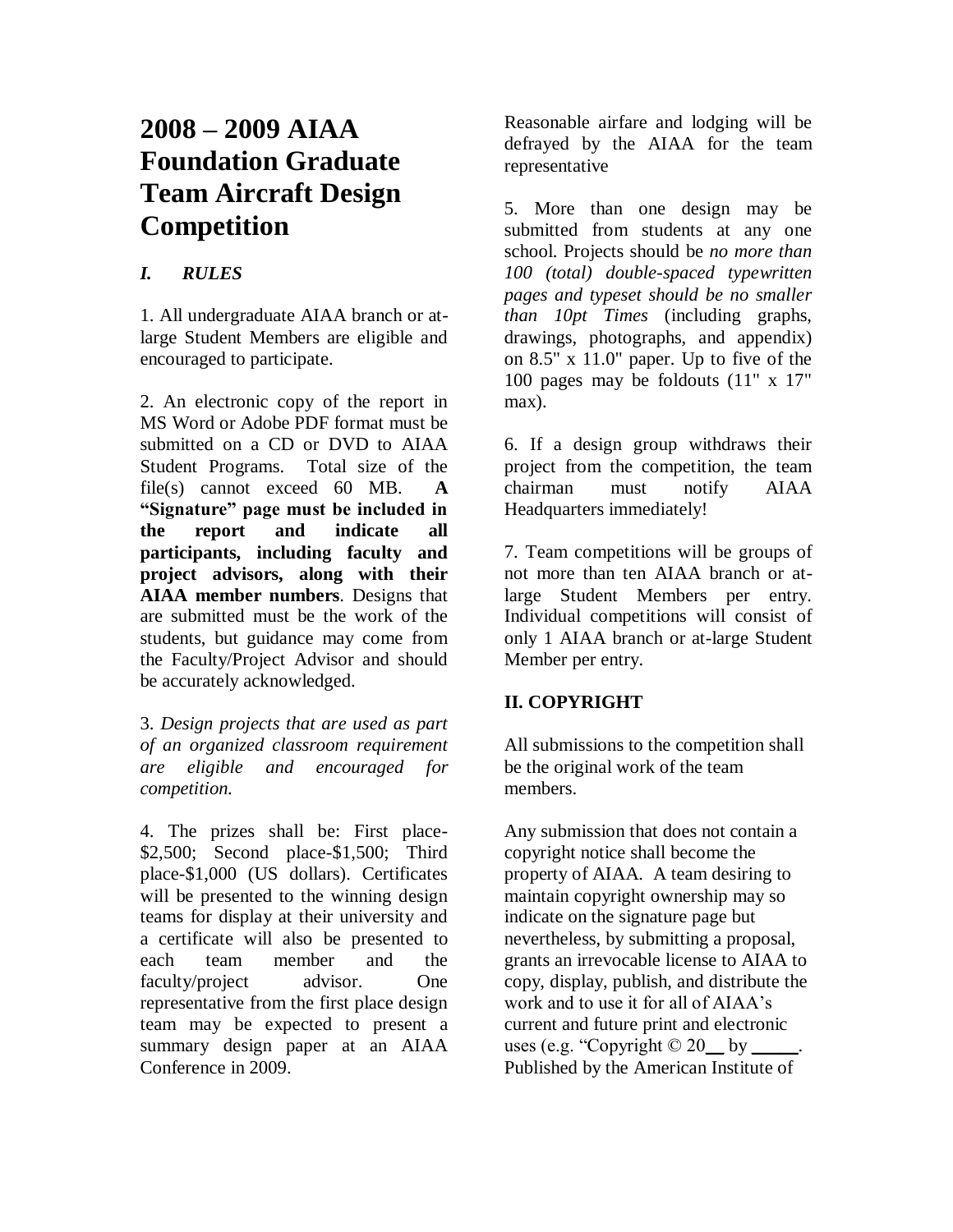Aeronautics and Astronautics, Inc., with permission.).

Any submission purporting to limit or deny AIAA licensure (or copyright) will not be eligible for prizes.

### **II. SCHEDULE AND ACTIVITY SEQUENCES**

Significant activities, dates, and addresses for submission of proposal and related materials are as follows:

#### **A. Letter of Intent – 13 Mar 2009 B. Receipt of Proposal – 12 June 2009 C. Announcement of Winners – Aug 2009**

Groups intending to submit a proposal must submit a one page Letter of Intent along with the signed attached Intent Form (Item A) on or before the date specified above, at the following address:

## **AIAA Student Programs 1801 Alexander Bell Drive Suite 500**

#### **Reston, VA 20191-4344**

The CD containing the finished proposal must be received at the same address on or before the date specified above for the Receipt of Proposal (Item B).

# **III. Proposal Requirements**

The technical proposal is the most important factor in the award of a contract. It should be specific and complete. While it is realized that all of the technical factors cannot be included in advance, the following should be included and keyed accordingly:

1. Demonstrate a thorough understanding of the Request for Proposal (RFP) requirements.

2. Describe the proposed technical approaches to comply with each of the requirements specified in the RFP, including phasing of tasks. Legibility, clarity, and completeness of the technical approach are primary factors in evaluation of the proposals.

3. Particular emphasis should be directed at identification of critical, technical problem areas. Descriptions, sketches, drawings, systems analysis, method of attack, and discussions of new techniques should be presented in sufficient detail to permit engineering evaluation of the proposal. Exceptions to proposed technical requirements should be identified and explained.

4. Include tradeoff studies performed to arrive at the final design.

5. Provide a description of automated design tools used to develop the design.

# **IV. Basis For Judging**

#### *1. Technical Content (35 points)*

This concerns the correctness of theory, validity of reasoning used, apparent understanding and grasp of the subject, etc. Are all major factors considered and a reasonably accurate evaluation of these factors presented?

*2. Organization and Presentation (20 points)*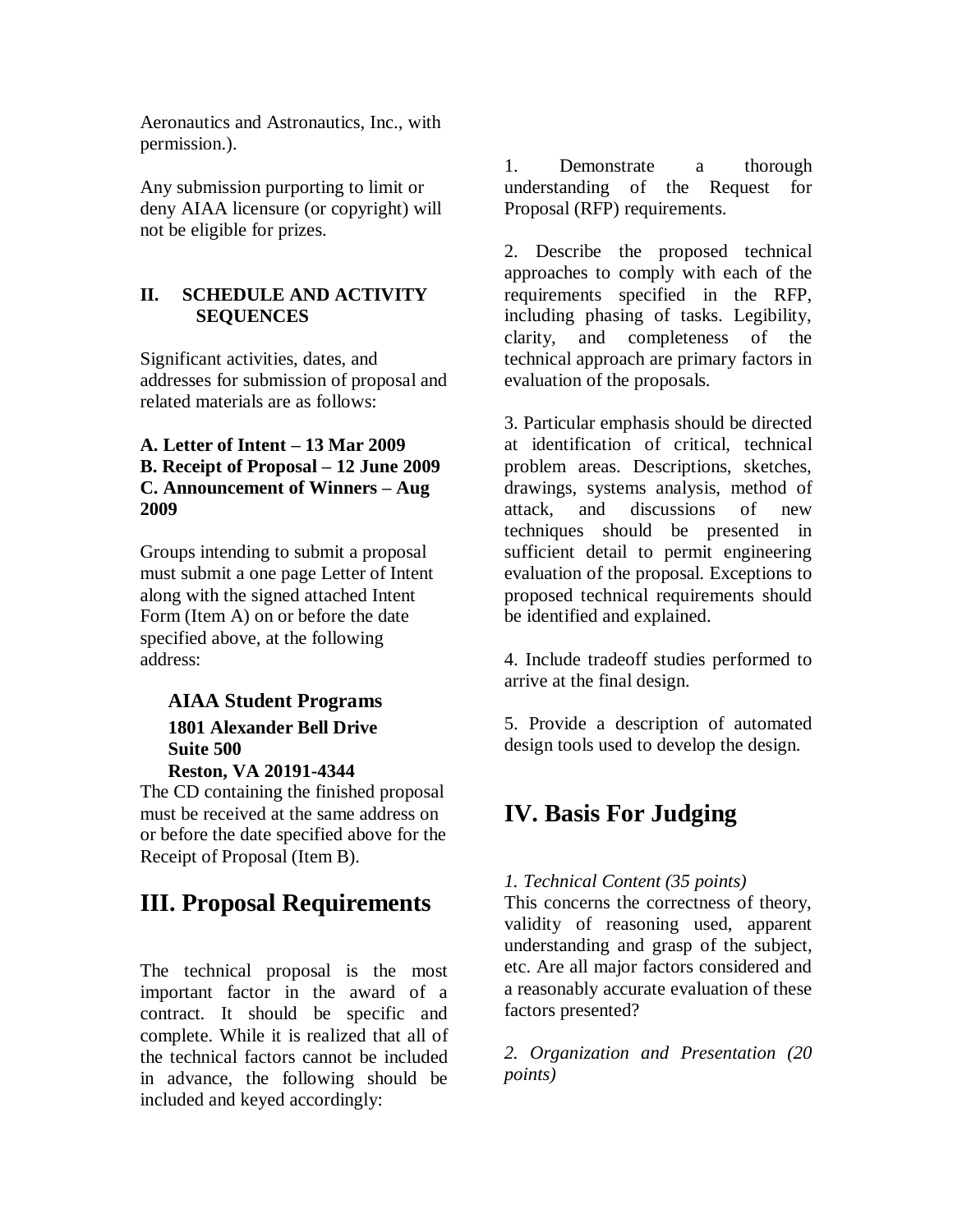The description of the design as an instrument of communication is a strong factor on judging. Organization of written design, clarity, and inclusion of pertinent information are major factors.

#### *3. Originality (20 points)*

The design proposal should avoid standard textbook information, and should show the independence of thinking or a fresh approach to the project. Does the method and treatment of the problem show imagination? Does the method show an adaptation or creation of automated design tools.

#### *4. Practical Application and Feasibility (25 points)*

The proposal should present conclusions or recommendations that are feasible and practical, and not merely lead the evaluators into further difficult or insolvable problems.

# *Background*

The United States Coast Guard plays a unique role among the U.S. services by assuming roles that span across the humanitarian, military, and civilian law enforcement realms. This plurality is ever more evident with the expansion of homeland security responsibilities and is captured in the Coast Guard's five core missions: Maritime Safety, Maritime Security, Maritime Mobility, National Defense, and Protection of Natural Resources.

The USCG counts with a multi-platform fleet to perform a wide variety of operations defined within this core mission set. This fleet includes small boats, cutters, rotorcraft, and fixed-wing aircraft. Current fixed-wing assets include the HC-130H "Hercules" and the HU-25 "Guardian" Falcon Jet, which

operate from a limited number of Coast Guard Air Stations (CGAS) and serve as long-range and medium-range surveillance aircraft respectively. These aircraft are used in a variety of operations such as Search And Rescue (SAR), Drug Interdiction, Alien Migrant Interdiction, and transport of equipment and personnel.

The expansion of homeland security responsibilities across the various U.S. services, along with the aging service life of some USCG assets, has been partially responsible for the reevaluation of coast guard capabilities, the assessment of its existing fleet, and the subsequent plan to acquire new assets accordingly. It is recognized that the evolution of the USCG fleet will follow the general trend observed in the armed forces: new platforms will be more flexible, providing a wider range of capabilities in a single platform that were previously offered by multiple ones.

For instance the USCG recently initiated the acquisition of 36 HC-144A "Ocean Sentry" units as the new medium range surveillance aircraft, focusing on its reconfigurability, range and size to fulfill an ever wider variety of missions. Likewise it plans to acquire 22 HC-130J units to expand long-range surveillance capabilities.

# *Opportunity Description*

Projections of this fleet evolution trend suggest that next-generation platforms will further expand operational flexibility and capability ranges. These assets will be able to complete a wider range of missions, some of which may become more demanding on an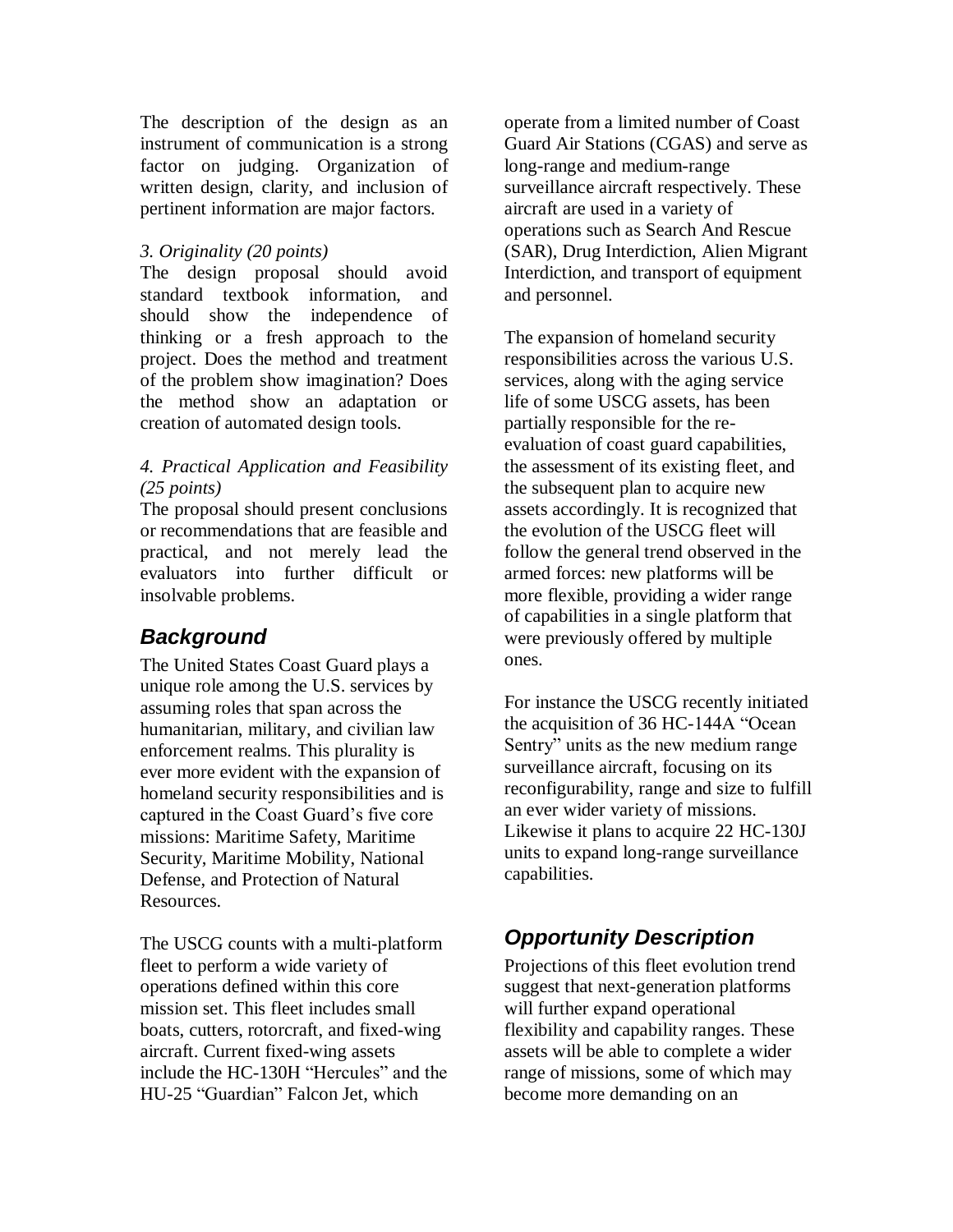individual basis. It is expected that homeland security and interdiction-type operations will grow in number and complexity, while other surveillance operations such as SAR, international ice patrol, marine environmental protection, and resource transport will experience only moderate change.

A USCG Next-Generation Interdictor (NGI) concept has been identified to meet these needs. This aircraft will serve as a replacement for current and upcoming medium-range surveillance platforms, and will represent an extension in platform capability by meeting important long range surveillance requirements as well as some of the slow-flight SAR and interdiction tactical maneuverability. Additionally its design will include maintainability and part-life considerations necessary for platforms continually operating in close proximity to the sea, as well ease of reconfiguration across a range of equipage variants.

# *Design Requirements*

### **General Considerations**

The NGI concept has been conceived as a fixed-wing, manned aircraft with an IOC date of 2030. The crew will consist of two, plus additional equipment operators as defined in specific design missions. The aircraft must accommodate all crewmembers ranging from the 5 percentile female to the  $95<sup>th</sup>$ percentile male. The aircraft must also be compliant with appropriate Federal Aviation Regulations and Military Specifications.

## **Maintainability**

The NGI is expected to operate from CGAS in close proximity to the coast, and will be required to perform extensive low-altitude patrol missions over maritime waters. It will also perform ice patrol missions and must be able to operate from austere bases with unpaved fields. Thus, maintainability and reliability are of critical importance in the design of the vehicle. Issues such as material selection and access panel location, among others, must address this design requirement accordingly.

# **Reconfigurability and Mission Flexibility**

Coast Guard operators must be able to service the NGI and fully reconfigure it for different types of missions in a short turn-around time. The NGI will make use of a modular internal reconfiguration system based on palletized units. These units will be easily loaded and connected to provide the necessary accommodations and equipment for different missions. Thus it is expected that a variety of sensors will be permanently installed and adequately located on the exterior of the aircraft, whereas operator stations and equipment in the interior of the aircraft will be palletized, easily installed and removed, and interchangeable. Four main configurations have been identified for the NGI, though its design must accommodate new internal configurations to be determined in the future.

- 1. Full surveillance equipage: equipment / stations for a crew of 4 - 9,000 lbs
- 2. SAR: equipment / stations for a crew of 2 - 6,000 lbs (treat as partial version of full equipage suite);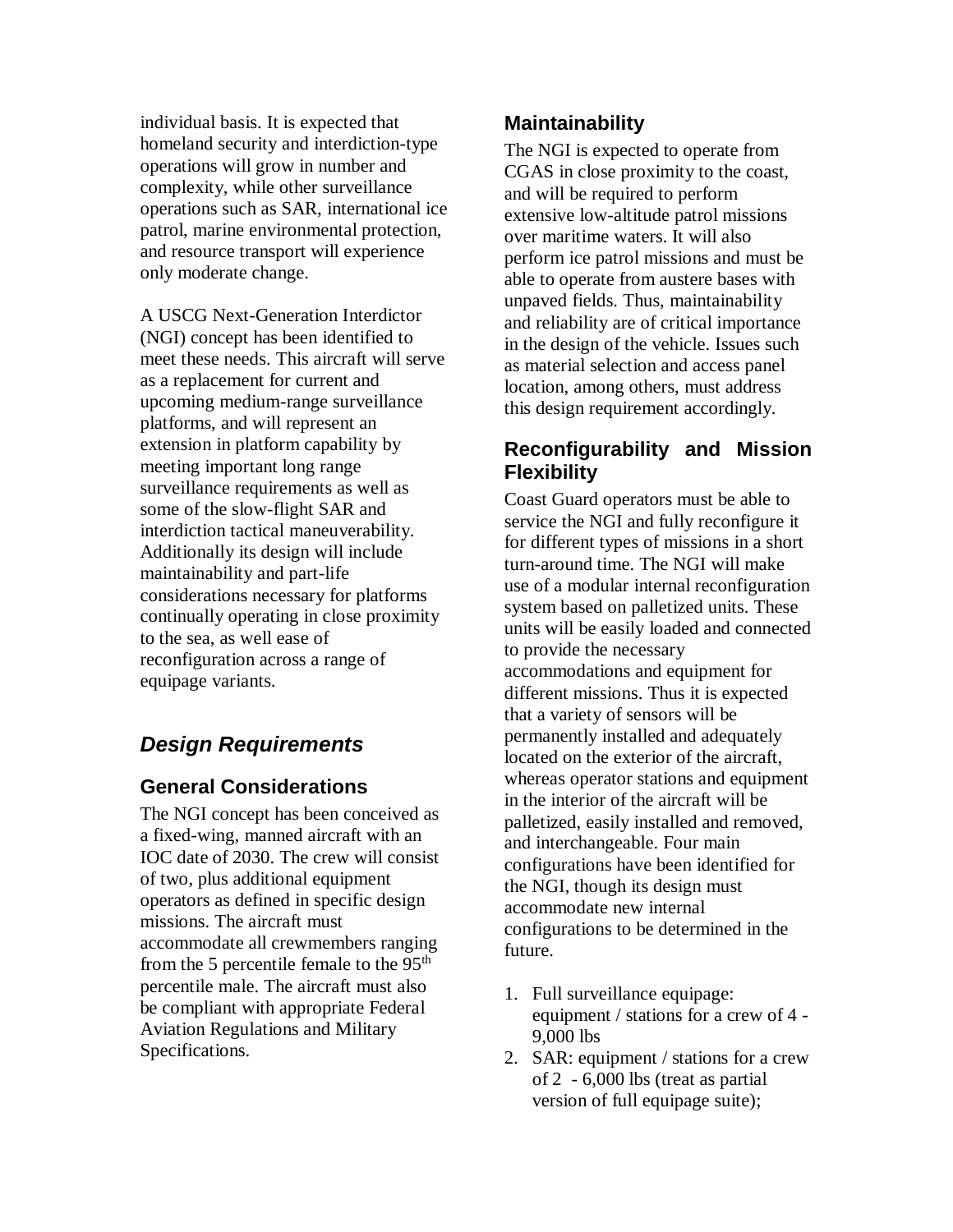rescue equipment pallet  $-4,000$  lbs (treat as bulk cargo with no power requirements)

- 3. Medical evacuation: must accommodate 24 patients in stretchers and 4 medics.
- 4. Multi-person transport: must accommodate 56 passengers

(NOTE: equipment weights are based on available equipment estimates, and do NOT include weight of operating crew. Weight estimates for stretchers, seats and other necessary structures to be determined by design proponents.)

No formal list of required external sensors is currently available. However the NGI assumes superior sensing and surveillance capabilities at the IOC date, as extrapolated from the current systems reference. Appendix A presents a list of currently available sensor equipment. Similarly, no specific design for the surveillance equipment crew stations is currently available. Design proposals must assume surveillance station units commensurate with geometry and layout of existing comparable equipment. Examples existing units are also shown in Appendix A.

### **Power Plant and Equipment Power Requirements**

The NGI concept does not specify a power plant type, quantity, or any other relevant characteristic. However, the design and power plant selection of the NGI must adequately account for the anticipated power requirements of aircraft systems as well as those of the surveillance and detection equipment, even when these last are only installed and used in some missions. A platform architecture that meets this need in a

flexible, adaptive fashion, building upon power-optimized and more-electric design trends, is highly desirable

Additionally cost considerations establish a preference for use of existing models or those expected to be available by the IOC date as part of the anticipated industry development. Proposals with all-new or derivative models are allowed, but must sufficiently document all cost implications and tradeoffs performed justifying this choice.

## **Infrastructure Compatibility**

The NGI must make as much use as possible of existing and anticipated USCG infrastructure. This refers to use of runways, maintenance equipment, hangars, fueling and servicing equipment, loading equipment, etc.

### **Costs**

The NGI program assumes a production schedule of 15 years and 200 units. The unit cost of the NGI is an important criterion for design selection, and should be reduced as much as possible without compromising key performance attributes. Additionally a maximum average unit cost of \$75 million, FY2030\$, is set. This value includes the palletized internal accommodations for operator stations and equipment used in the surveillance mission.

## **Takeoff and Landing Performance Requirements**

The NGI must be able to operate from ALL existing Coast Guard Air Stations equipped for HC-130J and HC-144A deployment. Takeoff and landing distance requirements are set at 65% of runway length for each Air Station.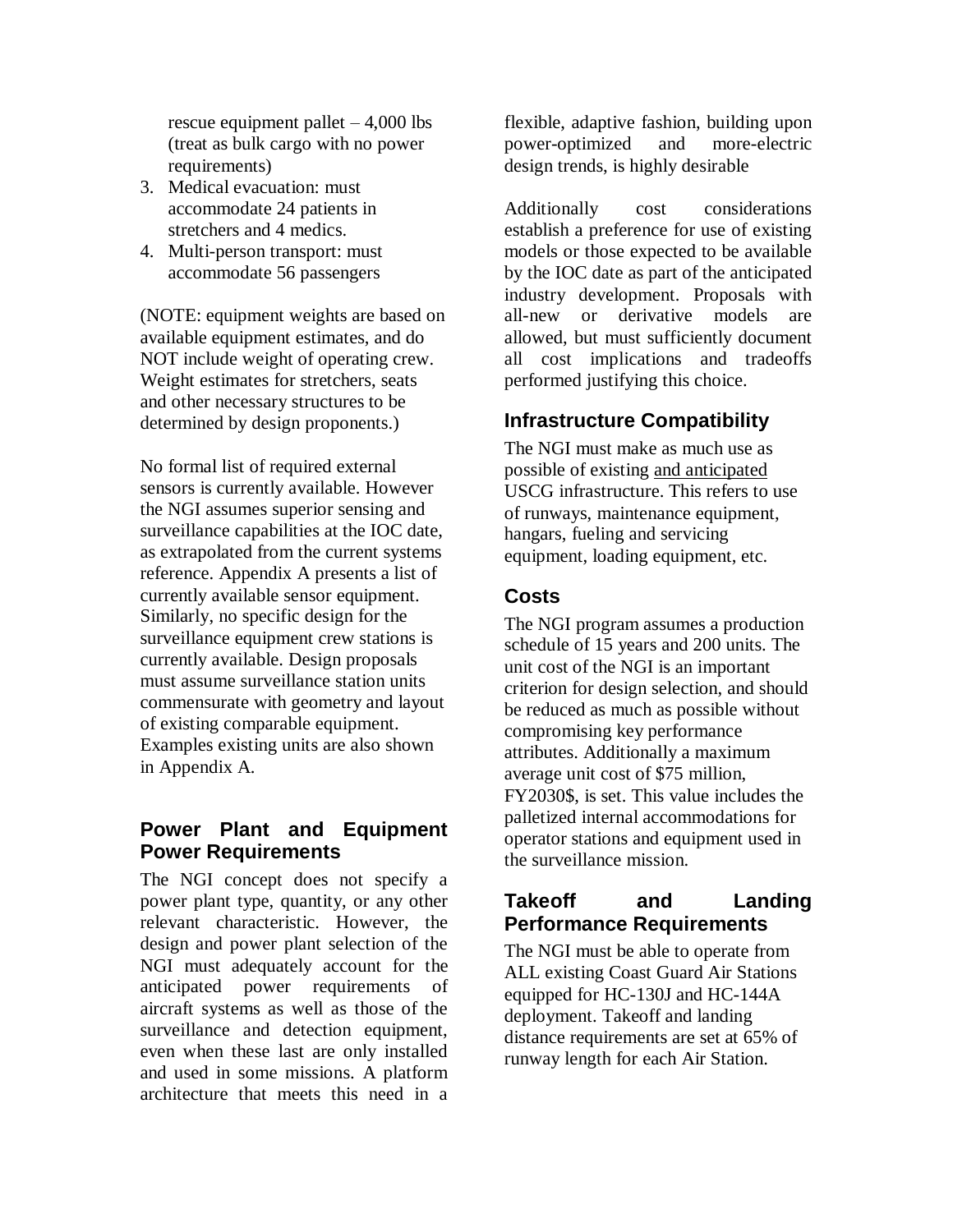Although the NGI will be operating from paved runways on a regular basis it should allow for the safe take of and landing on austere locations where field conditions are deficient or where pavement is unavailable (e.g. grass and dirt strips).

## **Weight Restrictions**

The NGI does not have an explicit maximum take off weight restriction. However, relevant weight, payload loading and landing gear configuration considerations must be accounted for in the design of the NGI to enable operations from the prescribed Air Stations and fields.

# *Missions*

The NGI must be able to successfully complete all of the missions presented in this section. Missions should not assume air refueling. Mission segments or requirements whose limit/threshold values are not specified will be used as criteria for comparison and evaluation among proposed designs.

# **Surveillance / Interdiction**

Crew: 2 pilots, 4 equipment operators Payload: Palletized surveillance and detection equipment / operator stations – 9,000 lbs

Takeoff Climb to cruise: 1,700 ft/min minimum average climb rate Cruise at optimum altitude and optimum cruise speed no lower than 230 kts., for 1,000 nmi. Loiter at optimum altitude, and speed, for 6 hours Descend to 5,000 ft

Perform a 360 degree sustained level turn at a speed no greater than 170 kts for minimum turning radius Cruise for 400 nmi at 170 kts Climb to optimum cruise altitude, minimum average climb rate 1,700 ft/min Cruise at optimum altitude and optimum cruise speed no lower than 230 kts, for 1,000 nmi Descend and land Allow for 30 minutes reserve at 7,000 ft and optimum speed.

# **SAR / Low-Altitude Patrol**

Crew: 2 pilots, 2 equipment operators, 2 observers / rescue staff Payload: Palletized surveillance and detection equipment / operator stations  $(partial) - 6,000$  lbs; Rescue equipment  $-4,000$  lbs

Takeoff

Climb to cruise: 1,700 ft/min minimum average climb rate Cruise at optimum altitude and optimum cruise speed no lower than 230 kts. for 800 nmi Descend to 2,000 ft Perform a 360 degree sustained level turn at a speed no greater than 150 kts for minimum turning radius Cruise at patrol speed, no greater than 155 kts, for maximum allowable distance Climb to optimum cruise altitude, minimum average climb rate 1,700 ft/min Cruise at optimum altitude and optimum cruise speed no lower than 230 kts, for 800 nmi Descend and land Allow for 30 minutes reserve at 7,000 ft and optimum speed.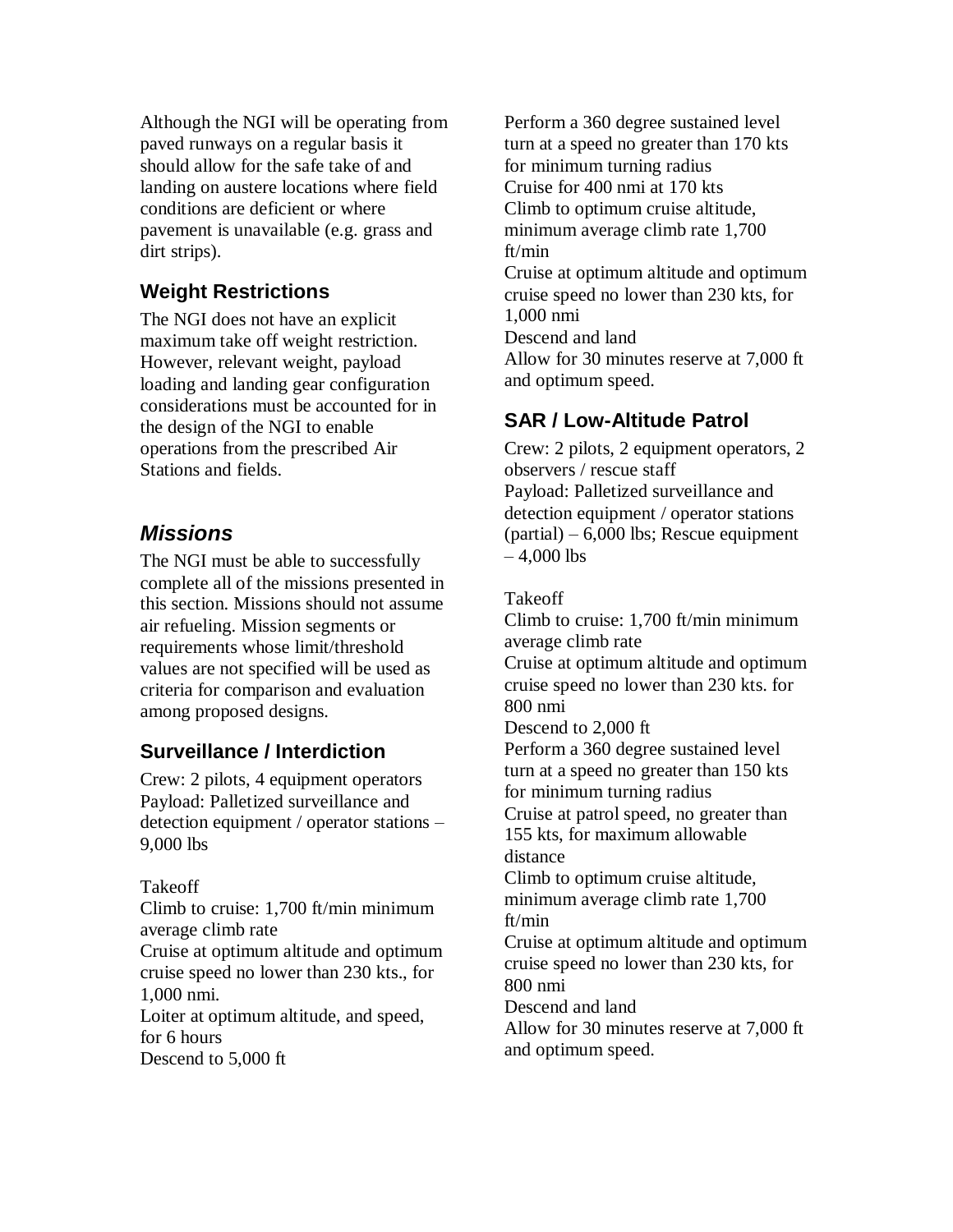# **Cargo Mission**

Crew: 2 pilots Payload: 23,000 lbs

### Takeoff

Climb to cruise: 1,200 ft/min minimum average climb rate Cruise at optimum altitude and optimum cruise speed no lower than 230 kts. for maximum allowable range. Descend and land Allow for 30 minutes reserve at 7,000 ft and optimum speed.

### NOTES:

Assume that cargo is palletized, and is loaded/unloaded using palletized system on the NGI. No internal units or accommodations required for cargo mission.

## **Human Transport – Med-Evac & Multi-Person**

Crew: 2 pilots Payload: To be calculated by proponents

### Takeoff

Climb to cruise: 1,700 ft/min minimum average climb rate

Cruise at optimum altitude and optimum cruise speed no lower than 230 kts. for maximum allowable range.

Descend and land

Allow for 30 minutes reserve at 7,000 ft and optimum speed.

### NOTES:

This mission uses the medical evacuation configuration, or the multiperson transport configuration, as identified in the section for "Reconfigurability and Mission Flexibility". Proponents must estimate and support the total payload for these two configurations.

# *Data Requirements*

The technical proposal must clearly and concisely present the design of the NGI, covering all relevant aspects, features and disciplines of the finalized system and explaining with adequate detail the methodologies, studies and tradeoffs performed. A full description of the aircraft's performance capabilities and operational limits is expected. These include, as a minimum:

- 1. Aircraft weight statement
- 2. Aircraft center-of-gravity envelope
- 3. Complete geometric description, including clearances, control surfaces, fuselage size and volume, landing gear, etc.
- 4. Materials selection for main structural groups and general structural design
- 5. Aircraft drag polars for cruise, takeoff, and landing configurations, and description of high-lift devices
- 6. Powerplant description and relevant performance maps/trends (e.g. thrust, TSFC vs. alt, V)
- 7. Summary of stability and control analyses
- 8. Summary of cost estimate analysis, production schedule, main cost groups and drivers, etc.
- 9. Complete description of mission performance for each of the four missions, including non-specified elements (optimum cruise altitude and speed, minimum turning radius, maximum allowable distance in patrol configuration, maximum range, etc)
- 10. Flight envelope (altitude vs. speed) and a V-n diagram
- 11. Takeoff and landing performance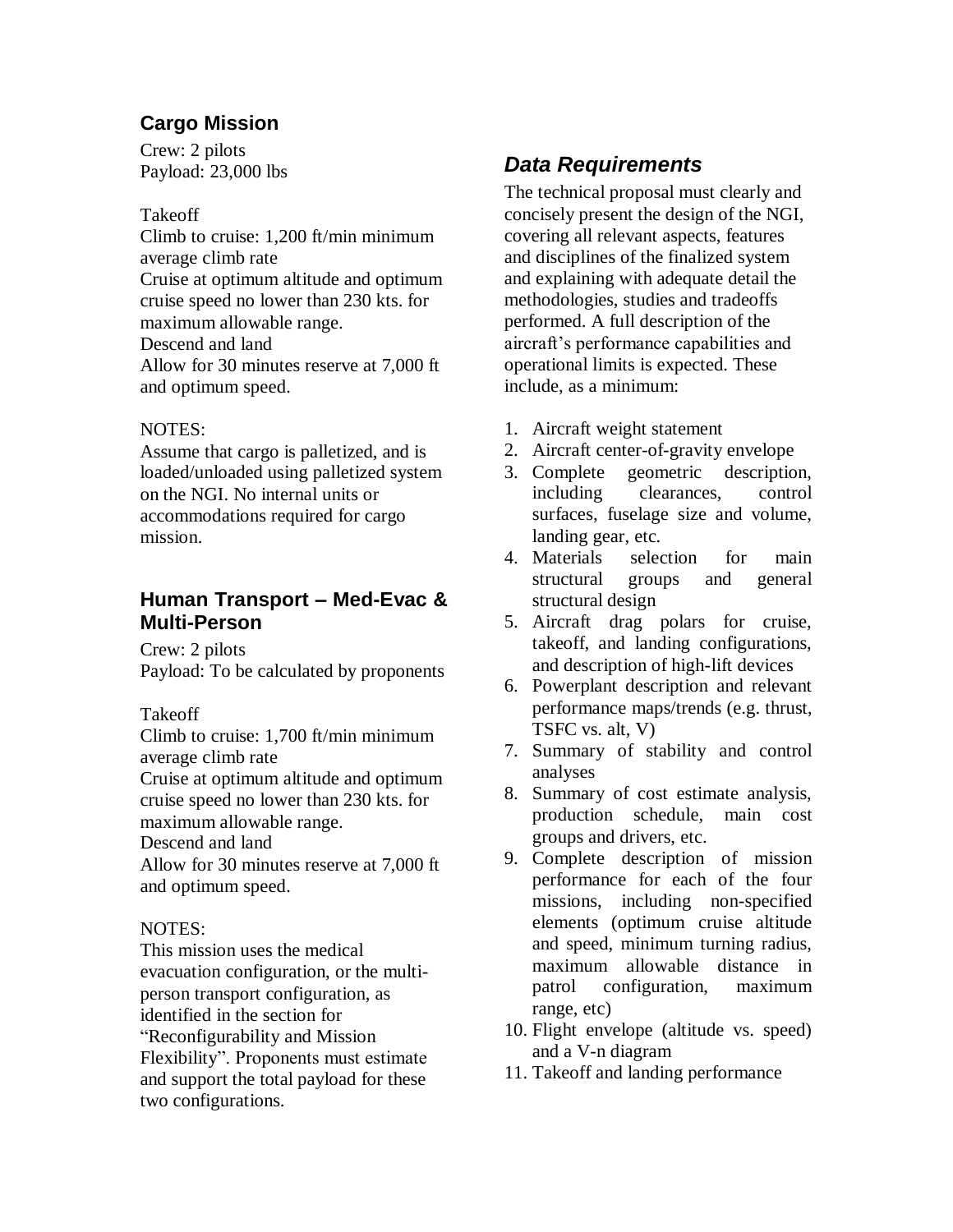#### 12. Compliance with relevant regulations

Proponents must substantiate and document all major design choices and performance trades indicating how said choices address one or more of the design requirements contained herein. This includes, but is not limited to, trades and sensitivities for powerplant selection among several types, determination of best altitude and speed profile for cruise and loiter, weight and cost minimization, etc. Major design drivers and tradeoffs should be clearly identified.

Likewise the proposal must adequately document all assumptions and substantiate any necessary estimates such as operator station power requirements or weight estimates for palletized equipment for each configuration. Assumption traceability is particularly critical with respect to future equipment, anticipated trends, and technology availability, maturity, uncertainty, and capabilities afforded.

Finally, the proposal must include 3 views and 3-D model imagery depicting the following:

• General configuration of the aircraft, placement of external sensors and equipment, and internal layout of

primary and secondary structures, as well as subsystems

- Main access panels and performance of notional maintenance and subsystem replacement/servicing procedures by ground personnel
- Internal layout of main compartment and pallet system, internal layout of the aircraft for the four prescribed configurations, and notional loadingunloading procedure of palletized surveillance operator station modules (configuration 1) by ground crew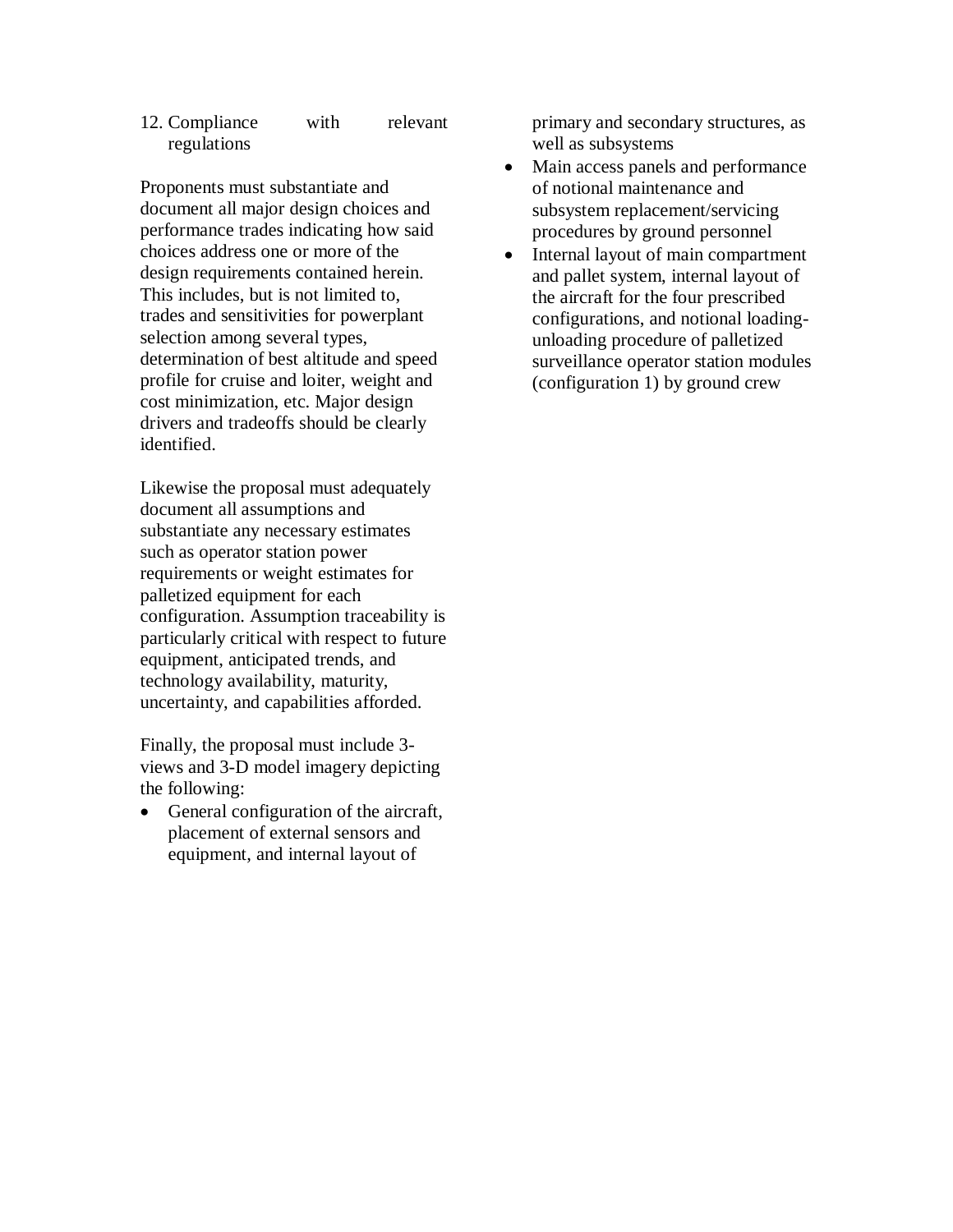# *Appendix A*

Sensor Equipment:

- Forward looking infrared/electro-optical sensors
- High-resolution, long altitude video capture
- Direction finding equipment
- Automatic Identification System (AIS)
- Satellite and emergency response radios
- C4ISR equipment
- Mission data recording
- First-responder/law enforcement and marine communications suite
- Enhanced secure data encryption capabilities

*Sources: [1], [2]*



Workstation aboard an HC-130J. Source: [1]



A Mission System Pallet aboard the HC-144A. Source: [1]

[1] King S, Mellott E. Coast Guard HC-144A and HC-130J Projects Spotlight Aircrew Training Efficiency. Delivering the Goods: News from U.S. Coast Guard Acquisition Vol: 6, April/may 2008, page 3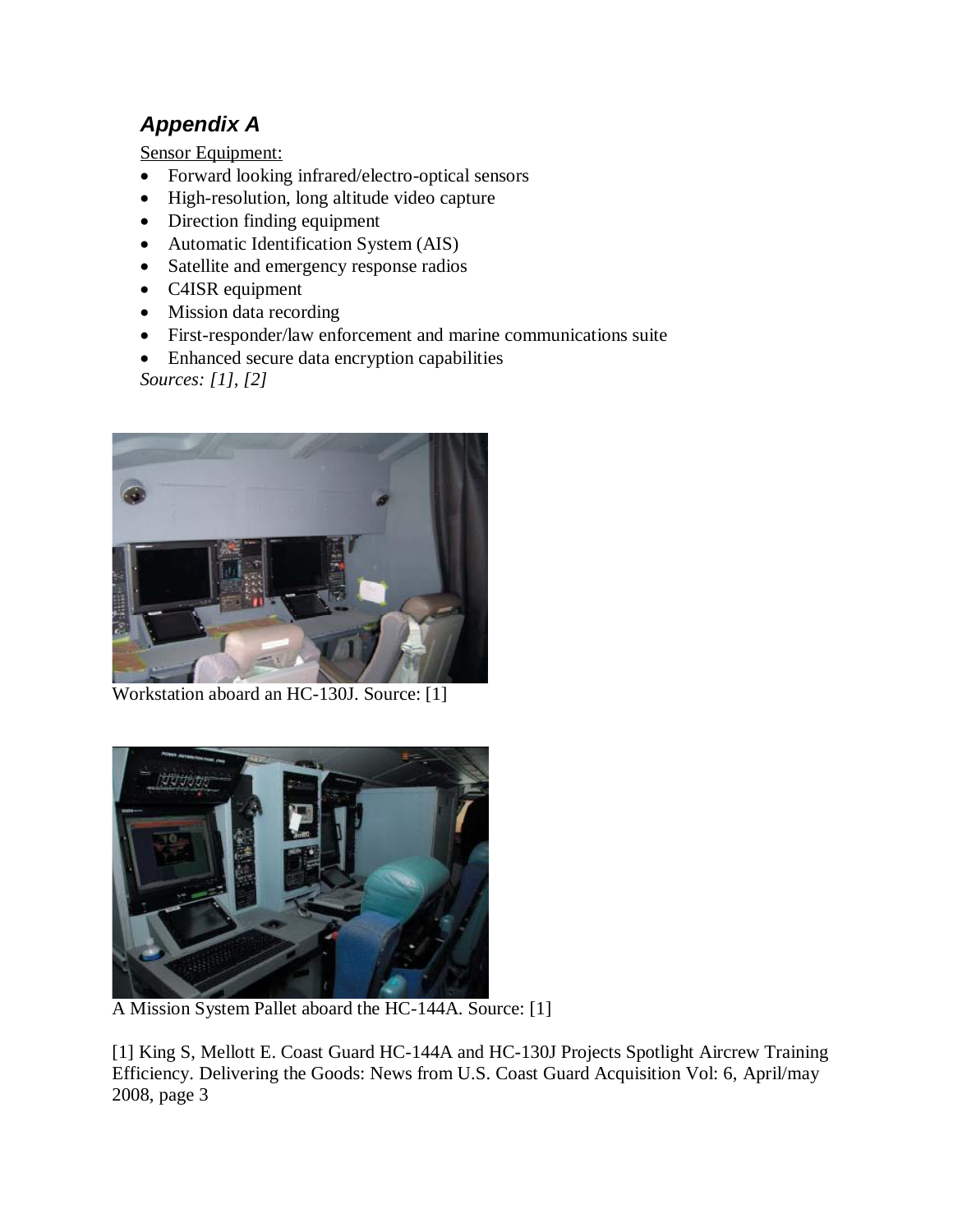Available at: http://www.uscg.mil/acquisition/newsroom/pdf/cg9newsletterapr\_may08.pdf

[2] Medium Range Surveillance Aircraft, United States Coast Guard, URL: http://www.uscg.mil/acquisition/mrs/features.asp, Accessed: 5/15/2008